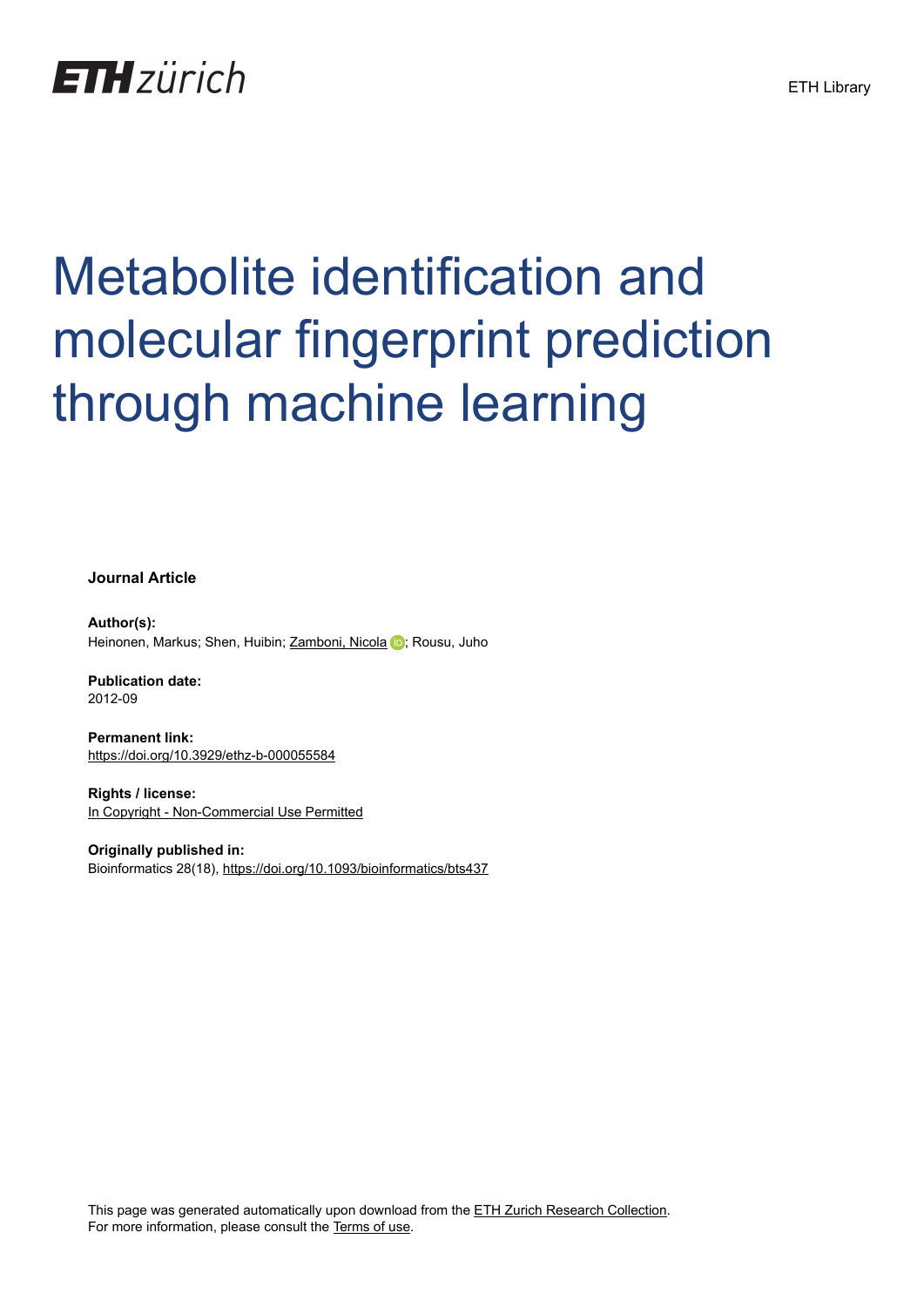System biology **Advance Access publication July 18, 2012** 

### Metabolite identification and molecular fingerprint prediction through machine learning

Markus Heinonen<sup>1,2,\*</sup>, Huibin Shen<sup>1</sup>, Nicola Zamboni<sup>3</sup> and Juho Rousu<sup>3,4</sup>

<sup>1</sup>Department of Computer Science, University of Helsinki, Helsinki, 00014, Finland, <sup>2</sup>Helsinki Institute for Information Technology, Finland, <sup>3</sup>Department of Biology, Institute of Molecular Systems Biology, ETH Zurich, Zurich 8093, Switzerland and <sup>4</sup>Department of Information and Computer Science, Aalto University, Espoo 00076, Finland Associate Editor: Gunnar Ratsch

#### **ABSTRACT**

Motivation: Metabolite identification from tandem mass spectra is an important problem in metabolomics, underpinning subsequent metabolic modelling and network analysis. Yet, currently this task requires matching the observed spectrum against a database of reference spectra originating from similar equipment and closely matching operating parameters, a condition that is rarely satisfied in public repositories. Furthermore, the computational support for identification of molecules not present in reference databases is lacking. Recent efforts in assembling large public mass spectral databases such as MassBank have opened the door for the development of a new genre of metabolite identification methods.

Results: We introduce a novel framework for prediction of molecular characteristics and identification of metabolites from tandem mass spectra using machine learning with the support vector machine. Our approach is to first predict a large set of molecular properties of the unknown metabolite from salient tandem mass spectral signals, and in the second step to use the predicted properties for matching against large molecule databases, such as PubChem. We demonstrate that several molecular properties can be predicted to high accuracy and that they are useful in de novo metabolite identification, where the reference database does not contain any spectra of the same molecule.

Availability: An Matlab/Python package of the FingerID tool is freely available on the web at<http://www.sourceforge.net/p/fingerid>. Contact: markus.heinonen@cs.helsinki.fi

Received on June 4, 2012; revised on July 3, 2012; accepted on July 4, 2012

#### 1 INTRODUCTION

In metabolomics, mass spectrometry (MS) provides the key measurement technology for quantifying and qualifying chemical signals to provide biological knowledge of cellular processes ([Kell, 2004](#page-9-0)). An MS measurement of a biological sample results in a set of peaks representing the mass-to-charge ratios and intensities of the different compounds of the sample. Identification of these molecules through mass spectra is a prerequisite for further biological interpretation and is the most time-consuming and laborious step in metabolomics experiments [\(Werner](#page-9-0) et al., [2008](#page-9-0)). The identification process is still mostly not automatized, thus requiring extensive manual analysis and expert knowledge (Neumann and Böcker, 2010).

Some structural information on a given compound can be obtained by tandem mass spectrometry (MS/MS) through ionization or collision-induced dissociation fragmentation experiments. Tandem mass spectrum contains peaks representing various fragmentation products of the unknown compound, including the difficulty to predict rearrangement reaction products. A compound fragments in specific patterns according to its structure, the collision energy and the experimental configuration ([McLafferty, 1983](#page-9-0)). Elucidation of tandem spectra is at the core of molecular identification (Neumann and Böcker, 2010; [Heinonen](#page-9-0) et al., 2008). The standard method of performing compound identification is to measure the tandem mass spectrum of the unknown compound and to query the spectrum against annotated reference libraries of standardized spectra (NIST, MassBank, Wiley Registry) [\(Werner](#page-9-0) et al., 2008), followed by extensive domain expert analysis. In practice, the reference database requires a closely matching type of equipment and operational parameters for reliable matching (Horai et al.[, 2010\)](#page-9-0).

Machine learning approaches for metabolite identification from MS/MS data have not been widely studied. Early related work includes STIRS ([Dayringer](#page-9-0) et al., 1976) that uses a nearest neighbor approach to model the statistical relationships between spectral features and molecular substructures, the neural network work of [Curry and Rumelhart \(1990\),](#page-9-0) and the decision tree approach by Breiman et al. (1984). However, the impact of these methods has remained dormant perhaps due to predating the era of systems biology and limited available data. In contrast, current state-of-the-art methods are based on combinatorial algorithms and database searches. The MetFrag software identifies metabolites by matching candidate metabolites with closest combinatorially simulated spectrum to the observed one (Wolf et al.[, 2010\).](#page-9-0) Analysis of isotopic patterns can give additional clues on the metabolite's elemental composition (Böcker et al.[, 2009](#page-9-0)).

We introduce a novel two-step pattern-recognition approach (see [Fig. 1](#page-2-0)) to the metabolite identification problem. Instead of directly learning a mapping between the spectrum and the metabolite, we first predict a set of characterizing fingerprints of the metabolite from its tandem mass spectrum using a kernel-based approach. We learn our fingerprint prediction model from a large set of tandem mass spectra obtained from public mass \*To whom correspondence should be addressed. spectral database MassBank (Horai et al.[, 2010\)](#page-9-0). In the next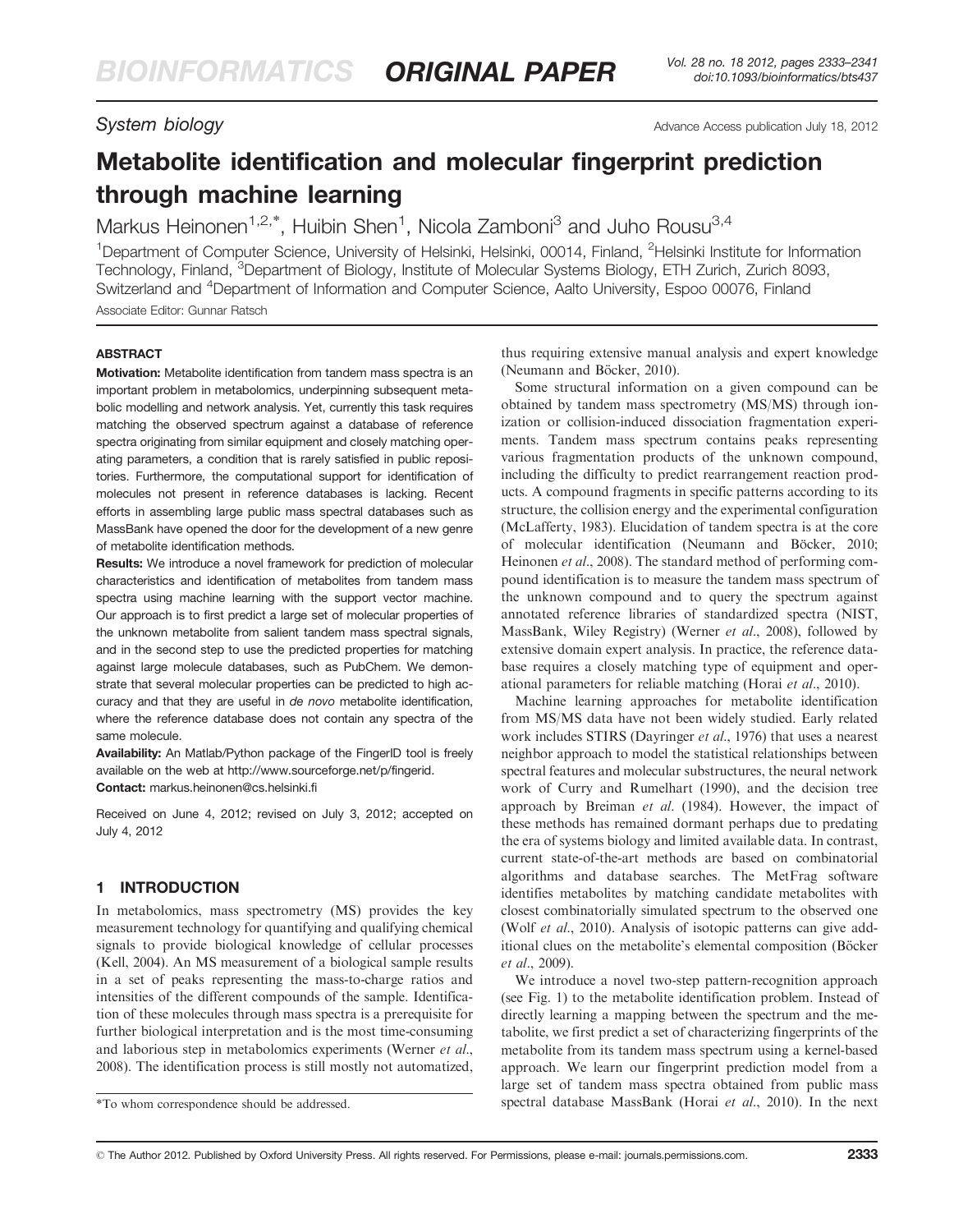<span id="page-2-0"></span>

Fig. 1. The overview of the two-step metabolite identification framework. An example molecule Tryptophan (mass 204.2 Da) produces a characterizing MS/MS spectra, which is used to predict the original molecule through fingerprints. The predicted fingerprints, along with neutral mass measurement, are used to filter a molecular repository for candidates

step, we match the predicted fingerprints against a large molecular database to obtain a list of candidate metabolites. The metabolite identification model generalizes to metabolites not present in reference spectral databases. Due to the machine learning approach, data from any type of mass spectrometer are supported.

In Section 2, we review the basics of mass spectrometry and the current state-of-the-art of metabolite identification through reference databases. We introduce three classes of mass spectral features and a probability product kernel over the spectral features in Section 3. We also discuss the use of multiple measurements from the same metabolite. We propose a statistical approach to retrieve candidate metabolites using the predicted properties in Section 4. In Section 5, we experiment with the proposed FingerID method in fingerprint prediction and metabolite identification. We conclude this article with discussion in Section 6.

#### 2 METABOLITE IDENTIFICATION THROUGH TANDEM MASS SPECTROMETRY

A tandem mass spectrum is generated by selecting an unknown ion band and its mass-to-charge ratio to undergo fragmentation (see Fig. 1). Under mild fragmentation conditions, the peak corresponding to the molecule ion is still visible in the tandem spectrum at the same mass-to-charge. During fragmentation, an ion is often cleaved into two fragments, one of which retains the charge (Small molecules appear often as singly charged ions. We assume single-charged ions throughout the paper for clarity.) and is visible in the tandem mass spectrum. The complementary fragment is a neutral loss invisible in the spectrum.

The first step in compound identification is to constraint the mass and elemental composition of the compound through peak masses. Computational methods utilize the compound's peak and its isotope peak masses to compute set of possible elemental compositions (Böcker et al., 2009). However, mass measurement accuracy defines the set of compatible compositions through the scope of error in the mass measurements. High- or ultra-high-resolution analyzers, such as Time-of-flight and fourier transform analyzers, can achieve low mass errors in the range of  $1-5$  ppm [\(Werner](#page-9-0) *et al.*, 2008).

We distinguish four increasingly challenging cases for annotating an unknown spectrum measured at specific device through querying mass spectral databases:

- (1) The database contains a spectrum of the molecule, measured with the same device and experimental parameters
- (2) The database contains a spectrum of the molecule, measured on the same device but with different experimental parameters (e.g. collision energy)
- (3) The database contains a spectrum of the molecule, measured on a different device
- (4) The database does not contain the spectrum. Annotation requires de novo metabolite identification

In the first Case (a), we expect a simple retrieval of the most similar spectrum from the reference database to give reliable identifications, with no need for more complicated prediction schemes. Cases (b) and (c) are expected to be less suited to simple retrieval and leave room for improvement through machine learning approaches. Finally, Case (d) is not possible to tackle with retrieval from a reference database and can be seen as the prime motivation for machine learning method development.

The standard query methods rely on a distance function to compute the best hits of the unknown spectra against a library. The most common approach is to count the number or proportion of shared peaks. Several methods include peak intensities with experimentally defined weights (Horai et al.[, 2010](#page-9-0); [Wolf](#page-9-0) et al.[, 2010; Dworzanski](#page-9-0) et al., 2004) or probabilistic measures [\(Pavlic](#page-9-0) et al., 2006; [Oberacher](#page-9-0) et al., 2009).

In our experiments we use retrieval from the MassBank database as the reference database method, giving match scores for query spectra. (MassBank also has an advanced metabolite identification service, which however is not available in batch mode.) The score is the Pearson correlation between weighted peak vectors between query  $w^{(q)}$  and target  $w^{(t)}$  spectra with elements

$$
w_i = int_i^{\alpha} \cdot mass_i^{\beta},
$$

where  $\alpha = 0.5$  and  $\beta = 2$  (Horai *et al.*[, 2010](#page-9-0); [Stein, 1994](#page-9-0)). Alignment of the peaks is ensured by allowing some mismatch, default value at 0.3.

#### 3 KERNELS FOR MASS SPECTRA

In this section, we build three classes of features extracted from mass spectra that are relevant to the fingerprint prediction task. The features are used in two families of mass spectral kernels for SVM classification: an integral mass accuracy kernel and a high mass accuracy kernel, where the peaks generate a gaussian mixture model densities. Furthermore, we introduce methods to utilize multiple collision energy spectra through kernel fusion.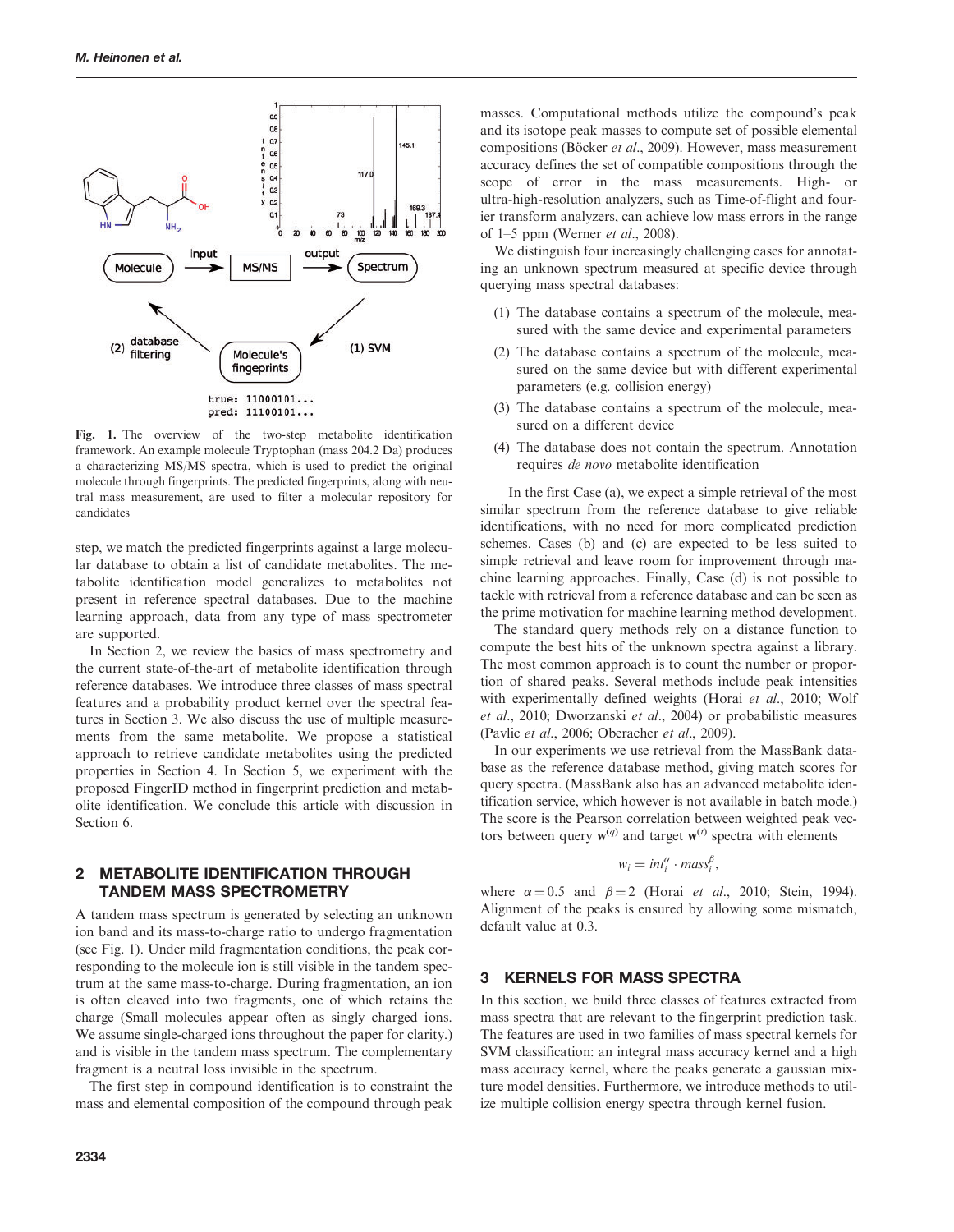We consider mass spectra of molecule as a collection  $\mathbf{x} = \{ \mathbf{x}_1, \dots, \mathbf{x}_k \} \in \mathcal{X}$  of k two-dimensional peak tuples  $\mathbf{x}_i \in \mathbb{R}^2$ (see [Fig. 1\)](#page-2-0). (The number of peaks  $k$  varies from spectrum to spectrum in the dataset.) A peak  $\mathbf{x} = (mass, int)^T$  represents the mass-to-charge value and the intensity of the peak measurement. We normalize all intensities to range [0,1]. Often we have a series of spectra of a molecule measured with increasing collision energies as  $(\chi_{10eV}, \ldots, \chi_{50eV})$ .

A mass spectral kernel  $K: \mathcal{X} \times \mathcal{X} \to \mathbb{R}$  is a positive semi-definite similarity function between sets. The kernel  $K$  induces a mapping  $\phi : \mathcal{X} \to \mathcal{H}$  of input to a Hilbert space, such that  $K(\chi, \chi') = \langle \phi(\chi), \phi(\chi') \rangle$  where  $\chi, \chi' \in \mathcal{X}$ . The power of kernels comes from the fact that a simple similarity value can implicitly construct a rich feature representation of non-vectorial objects.

We learn a function  $f: \mathcal{X} \to \{-1, 1\}^m$  mapping the tandem mass spectrum  $\chi$  of an unknown metabolite into the *m*dimensional fingerprint target vector  $\mathbf{y} = (y_i)_{i=1}^m \in \{-1,1\}^m$  using a dataset of n spectra  $\{\chi_1,\ldots,\chi_n\}$ . We opt to use n binary SVM's each learning the subtask  $f_i : \mathcal{X} \to \{-1, 1\}$ . The learning function is Find the submarbitration  $f_1(x) = \text{sign}(\sum_{i=1}^n a_i K(\chi_i, \chi_i))$ , where  $w_i \in \mathcal{H}$ .

The main types of fingerprints are topological, physico-chemical and electrical properties of the molecule ([Steffen](#page-9-0) et al., 2009). In Section 4, we utilize the fingerprints y to filter candidates from molecular databases.

#### 3.1 Integral mass kernel

The integral kernel consists of a feature mapping  $\phi : \mathcal{X} \to \mathbb{R}^d$ . The feature representation gathers the peak intensities at discrete intervals, i.e.  $\phi_{\text{peaks}}(\chi) = (\phi_{\text{peaks}}(\chi))_{i=1}^d$  with

$$
\phi_{\text{peaks}}(\chi)_i = \sum_{(\text{mass}, \text{int}) \in \chi} \delta_{i \pm 0.5}(\text{mass}) \cdot \text{int},
$$

where  $\delta_{i\pm 0.5}$ (mass) is an indicator function giving 1 if  $i - 0.5 <$  mass $i + 0.5$ , and 0 otherwise. The 'peaks' features gather all intensity of peaks that are rounded to its nearest integral mass. The dimensionality  $d$  of the feature space is equivalent to the largest feature index with non-zero value, i.e. the mass of the largest peak in the dataset.

The peak ions are complemented by undetected neutral loss peaks which indicate the masses of cleaved fragments from the precursor (mother) ion. The 'neutral loss' features  $\phi_{\text{nloss}}$  $(\chi) = (\phi_{\text{nloss}}(\chi))_{i=1}^d$  are

$$
\phi_{\text{nloss}}(\chi)_i = \sum_{(\text{mass}, \text{int}) \in \chi} \delta_{i \pm 0.5}(\text{prec}(\chi) - \text{mass}) \cdot \text{int},
$$

where we add the intensities of all peaks whose mass difference to the precursor  $prec(\chi)$  rounds to *i*. The neutral losses are invariant of the mother ion mass and allow cleavage detection of e.g. phosphate group  $PO_4$ <sup>-</sup> which has a standard atomic weight of 94.97.

In tandem mass spectrometry, the fragment ions themselves can undergo further fragmentation. We can generalize the notion of neutral losses to include secondary fragmentation reactions between non-mother ion peaks by multiplying the intensities of any two pairs of peaks with a fixed integral mass difference. The peak 'difference' feature representation  $\phi_{diff}(\chi) = (\phi_{diff}(\chi))_{i=1}^d$ consists of

$$
\phi_{\text{diff}}(\chi)_i = \sum_{\substack{\text{(mass, int)} \in \chi \\ \text{(mass', int')} \in \chi}} \delta_{i \pm 0.5}(\text{[mass - mass']) \cdot \text{int} \cdot \text{int'}.
$$

The kernels utilizing these three classes of features are

$$
K_{\text{peaks}}(\chi, \chi') = \langle \phi_{\text{peaks}}(\chi), \phi_{\text{peaks}}(\chi') \rangle
$$
  
\n
$$
K_{\text{nloss}}(\chi, \chi') = \langle \phi_{\text{nloss}}(\chi), \phi_{\text{nloss}}(\chi') \rangle
$$
  
\n
$$
K_{\text{diff}}(\chi, \chi') = \langle \phi_{\text{diff}}(\chi), \phi_{\text{diff}}(\chi') \rangle.
$$

The full integral kernel  $K_{\text{full}} = K_{\text{peaks}} + K_{\text{nloss}} + K_{\text{diff}}$  corresponds to a concatenation of the feature sets  $\phi_{\text{full}} = (\phi_{\text{peaks}};$  $\phi_{\text{nloss}}$ ;  $\phi_{\text{diff}}$ ).

Polynomial combinations of the features are easily computed by applying a polynomial kernel. We experiment with linear and quadratic kernels in Section 5. The integral kernel is directly positive semi-definite [\(Shawe-Taylor and Christianini,](#page-9-0) [2004](#page-9-0)).

#### 3.2 High-resolution mass kernel

The explicit feature representation of the discrete kernel allows direct inspection of the feature weights. However, it rounds all peaks to a nearest integer value. The unique peaks with same rounded mass are erroneously binned together. We can expand the feature space by narrowing the bin widths; however, this introduces an alignment problem in the dot product.

Instead, we generalize the feature mapping with a kernel between distributions by applying the probability product kernel of Kondor and Jebara [\(Kondor and Jebara, 2003](#page-9-0)). We fit probabilistic models  $p(\chi)$  and  $p'(\chi')$  over spectra  $\chi$  and  $\chi'$  and define the kernel between spectra as a kernel between the corresponding probability distributions,  $K(\chi, \chi') \equiv K(p, p')$ . We use a probability product kernel

$$
K(p, p') = \int_{\mathbb{R}^2} p(\mathbf{x}) p'(\mathbf{x}) d\mathbf{x},
$$

which has an interpretation as an expectation of one distribution under the other

$$
\int_{\mathbb{R}^2} p(\mathbf{x}) p'(\mathbf{x}) d\mathbf{x} = \mathbb{E}_p[p'(\mathbf{x})] = \mathbb{E}_{p'}[p(\mathbf{x})],
$$

called the expected likelihood kernel as in [Jebara](#page-9-0) et al. (2004).

For countable and finite quantities, the probability product corresponds to a dot product  $\langle p, p' \rangle$  in  $\ell_2$  with a feature representation  $\phi: \chi \to p(\chi)$  that collects the probabilities into a vector. Note that in general  $K(\chi,\chi) \neq 1$  as the probability product is not a proper distribution. We normalize all kernels to [0, 1].

We opt to model the probabilities  $p(\chi) = \frac{1}{k} \sum_{i=1}^{k} p_i(\mathbf{x})$  as gaussian mixture models estimated using maximum likelihood density estimation separately for the three feature classes. Each feature (e.g. peaks)  $\mathbf{x}_i = (mass_i, int_i)$  corresponds to a non-isotropic two-variate normal distribution  $p_i(\mathbf{x}_i) \sim (\mathcal{N})(\mathbf{x}_i, \pm)$  over the mass and intensity of peak i. We assume zero covariance between mass and intensity by setting  $\Sigma = [\sigma_{\text{mass}}\, 0; 0, \sigma_{\text{int}}\, ]$ .

The probability product kernel can be computed in closed form as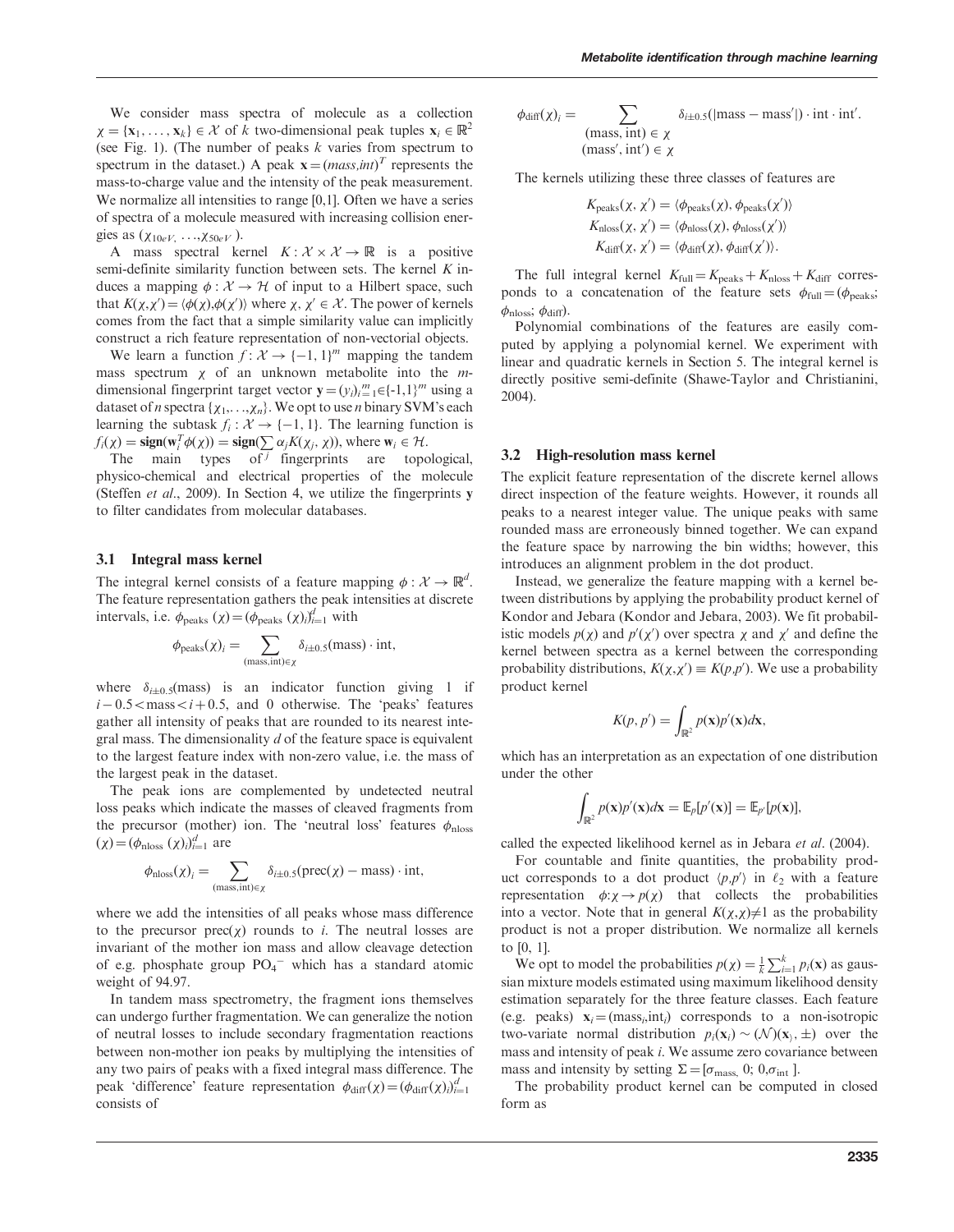$$
K(\chi, \chi') = K(p, p')
$$
  
= 
$$
\int_{\mathbb{R}^2} p(\mathbf{x}) p'(\mathbf{x}) d\mathbf{x}
$$
  
= 
$$
\frac{1}{k} \frac{1}{k'} \sum_{i,j}^{k,k'} \frac{1}{2\pi |\Sigma|^{\frac{1}{2}} |\Sigma'|^{\frac{1}{2}} |\Sigma_{\dagger}|^{\frac{1}{2}}} \cdot \exp\left(-\frac{1}{2} \left(\mathbf{x}_i^T \Sigma^{-1} \mathbf{x}_i + \mathbf{x}_j \mathbf{x}_j^T \Sigma \mathbf{x}_j + \mathbf{x}_j^T \Sigma_{\dagger}^{-1} \mathbf{x}_j \right)\right),
$$

where  $\Sigma_{\dagger} = \Sigma^{-1} + \Sigma'^{-1}$ ,  $\mathbf{x}_{\dagger} = \Sigma^{-1} \mathbf{x}_{i} + \Sigma'^{-1} \mathbf{x}'_{i}$ , and  $\mathbf{x}_{i} \in \chi$  and  $\mathbf{x}'_{i}$  $\in \chi'$  (cf. [\(Kondor and Jebara, 2003\)](#page-9-0)).

We compute the feature class specific kernels  $K_{\text{peaks}}^{\phi}$ ,  $K_{\text{nloss}}^{\phi}$ and  $K_{\text{diff}}^{\phi}$  by iterating over peaks {**x**<sub>i</sub>}, neutral losses { $\text{[prec]}(\chi)$  mass<sub>i</sub>; int<sub>i</sub>]<sup>T</sup>} or peak differences { $\mathbf{x}_i - \mathbf{x}_j$ : *i* <*j*}, respectively.

The final kernel is  $K_{\text{full}}^{\phi} = K_{\text{peaks}}^{\phi} + K_{\text{nloss}}^{\phi} + K_{\text{diff}}^{\phi}$ . Polynomials of the kernel measure the tuple products of features analogous to the integral case. The kernel is a valid positive semi-definite func-tion [\(Jebara](#page-9-0) et al., 2004).

#### 3.3 Multiple collision energies

Databases such as MassBank contain a series of spectra measured using various collision energies (CE). Complementary structural information can be attained from spectra of different collision energies. A higher collision energy places more energy into the fragmentation process, usually producing more small secondary and tertiary fragments. Gradually ramping up the collision energy might reveal the gradients of the peaks, which are related to the energy landscape of the fragments. In practice, spectra are measured with fixed collision energies, often from 10 to 50 eV. A simple strategy to facilitate learning from various collision energies is to denote all spectra as independent data points and use majority voting over all collision energies.

3.3.1 Sum kernels Spectra at different collision energies provide complementary information on the molecule. Thus, we can model the process by having CE-specific variables. Let  $\phi_e$  be the feature space of measurements at CE-e. Then, the full feature space is a concatenation of CE, specific spaces;  $\phi = (\phi_{e_1}, \dots, \phi_{e_n})$ , where  $e_i$  is the *i*th collision energy. The kernel is computed as the sum of CE-specific kernels,  $K = K_{e_1} + \cdots + K_{e_n}$ . In this model, we take all similarity information into account with equal weights. The method supports natural data where molecules have partial spectra series with some measurements missing.

3.3.2 Merged spectra It is common practice to merge the differing collision energy spectra together by summing the intensities into a single spectrum. This corresponds to summing the feature values across spectra, i.e. the feature space is  $\phi = \sum_{e_i} \phi_{e_i}$ . This can be computed with kernel matrices by  $K = \sum_{e,e'}^{e} K_{e,e'}$ , where  $K_{e,e'}(ij)$  is kernel value of  $\phi_e(i)$  and  $\phi_{e'}(j)$ . This formulation corresponds to a sum kernel model with additional similarities between features across different CE added.

#### 4 METABOLITE IDENTIFICATION THROUGH FINGERPRINTS

The predicted fingerprints can be directly used to characterize the class and properties of the measured metabolite. However, our primary interest is to support metabolite identification, which calls for converting a set of predicted molecular fingerprints into a score function that can be used to retrieve candidate molecules from large molecular databases such as PubChem [\(Wang](#page-9-0) et al.[, 2009](#page-9-0)).

As different fingerprints can be predicted with varying accuracy from the mass spectra, the reliability of the fingerprints in identification of the molecule varies correspondingly. We develop a probabilistic model to tackle this uncertainty, in such a manner that the more reliably predicted fingerprints receive more weight when matching to a large set of candidate molecules.

Let  $\mathbf{p} = (p_i)_{i=1}^m \in [0.5,1]^m$  denote the vector of prediction accuracies (reliability of fingerprint prediction) of the  $m$  fingerprints  $y = (y_i)_{i=1}^m$ , obtained, e.g. from a cross-validation experiment. Taking the individual fingerprints as independent, we obtain a probability for a fingerprint vector y to be the true fingerprint vector given a predicted vector  $y'$  from the Poisson-binomial distribution

$$
P(\mathbf{y}|\mathbf{p};\mathbf{y}') = \prod_{i=1}^{m} p_i^{\llbracket y_i = y'_i \rrbracket} (1 - p_i)^{\llbracket y_i \neq y'_i \rrbracket}.
$$
 (1)

Now, given a fingerprint vector  $y'$  predicted from a mass spectrum, and a set  $M$  of candidate molecules  $M$  with the true fingerprint vectors  $y(M)$  pre-computed, we can use Equation (1) to score the candidate molecules by

score
$$
(M) = P(y(M) | p, y')
$$
.

A ranking is established by checking the number of molecules  $M'$ in the dataset  $M$  that have as high score or higher than the given molecule M:

$$
rank(M) = |\{M' \in \mathcal{M} \mid score(M') \geq score(M)\}|.
$$

Thus, all molecules with the same score receive the same rank.

We, note that scoring and ranking a set of candidate molecules is efficient. The time complexity of evaluating the probabilities of database's fingerprints given a prediction is  $O(Nm)$  operations, where  $N$  is the size of the database and  $m$  the number of fingerprints.

In our experiments, the success of metabolite identification query is simply determined by rank  $(M^*)$  of the true molecule  $M^*$  among the candidates.

In our experiments, we use in addition to MassBank, the Kegg database ([Kanehisa](#page-9-0) et al., 2006), which represents over 14 000 common organic molecules, and the PubChem database, which is the largest open repository of known molecular universe with over 30 million unique structures. Utilizing special purpose databases such as Kegg act as prior knowledge that our target molecules are most likely metabolites.

#### 5 EXPERIMENTS

We experiment with our method, called FingerID, in predicting fingerprints and identifying metabolites with three datasets:  $QqQ$ , Ltq and Lipids. The 'QqQ' dataset is of nominal mass accuracy and contains positive-mode Quadrupole measurements of 514 metabolites. The metabolites are also measured with five different collision energies from 10 to 50 eV, however 11.5 % of the measurements are missing. The 'Ltq' dataset is an ultra-high accuracy positive-mode Orbitrap dataset of 293 miscellaneous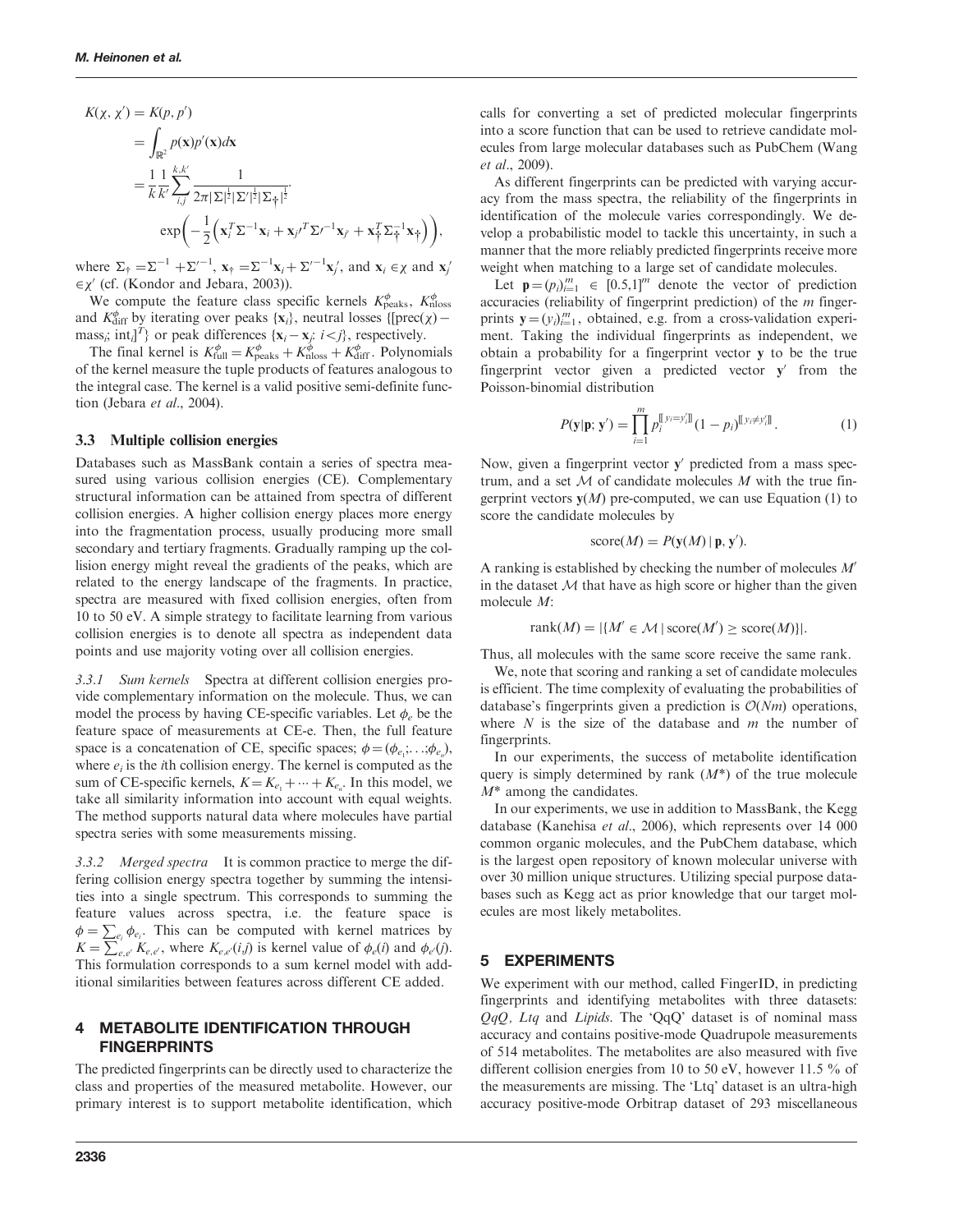metabolites. Finally, 'Lipids' is an ultra-high-accuracy negative-mode Orbitrap dataset of 403 internally homogeneous phophatidylethanolamines. All data are obtained from the MassBank database (Horai et al.[, 2010\)](#page-9-0). The average mass offsets and standard deviations are computed using MassBank annotations and are listed in Table 1.

We initially examined a set of 528 unique structural fingerprints from OpenBabel (FP3, FP4 and MACCS). However, many of the fingerprints appear in either all or none of the molecules in the dataset and are excluded from the set of potentially useful fingerprints (Table 1). For each dataset, we retain only non-uniform fingerprints.

#### 5.1 Experimental settings

We used the libSVM implementation with 5-fold cross-validation over the fingerprints in each dataset. We choose the optimal C parameter from  $\{10^0, 10^1, 10^2, 10^3, 10^4\}$ ; however, in general it had a small effect. Each fingerprint was predicted independently as a binary classification task. The baseline classifier (default) always blindly votes for the most common fingerprint assignment according to the dataset.

Note that due to the cross-validation the method is assessed with a test set that contains only spectra not seen in learning the model. This is analogous to the Case (d), where the metabolites are novel and not previously annotated.

We experimented with various values for the width parameter  $\sigma_{\text{mass}}$  of the gaussian kernel (figure not shown). The value of two times the empirical standard deviation yielded consistently high results. We set the  $\sigma_{\text{int}}$  such that the similarity in density between maximal (1.0) and minimal (0.0) intensity peak is half of the mode, resulting in  $\sigma_{\text{int}} = 0.849$ .

#### 5.2 Fingerprint prediction performance

The aggregate mean results of the fingerprint prediction experiments are summarized in Figure 2. The  $F_1 = 2PR/(P + R)$ , where R is the recall and  $P$  is the precision, measures the balance of the model in predicting both positive and negative and improvement over the default classifier. The high-resolution kernel on all features comes out as the best on average. However, 'peaks' and 'neutral loss' kernel is almost as good. Quadratic kernel helps

#### Table 1. The dataset statistics

| Spectral Device<br>dataset |                                                                                  |                        | Size Mode Peak                      | offset<br>mean                            | SD.            | Peak Effective<br>error fingerprints |
|----------------------------|----------------------------------------------------------------------------------|------------------------|-------------------------------------|-------------------------------------------|----------------|--------------------------------------|
| QqQ                        | misc<br>API3000<br><b>OuattroPremier XE</b><br><b>TSO 7000</b><br>TSO Quantum AM | 514<br>445<br>49<br>14 | Pos<br>Pos<br>Pos<br>Pos<br>$3$ Pos | 0.128<br>$-0.092$ 0.073<br>$-0.124$ 0.036 | 0.164          | 286                                  |
| $L$ tq<br>Lipids           | O-TRAP<br>LTO Orbitrap XL<br>LTQ Orbitrap                                        | 3<br>293<br>403        | Pos<br>Pos<br>Neg                   | 0.0<br>$-0.135$                           | 0.049<br>0.090 | 128<br>20                            |

Only a subset of fingerprints are exhibited in each dataset's molecules.

prediction on average only in the case of integral kernel on 'peaks' or 'peaks+neutral loss' features (open markers).

The dataset-specific results are summarized in [Tables 2](#page-6-0) and [3](#page-7-0) denoting the average prediction accuracy and  $F_1$ , respectively, over the kernel and dataset. In general, the high-resolution mass kernels (lower part of the table) achieve better results than the discrete kernels (upper part). The quadratic high-resolution kernel over all three feature types achieves best results in 5 cases out of 9.

The difference in three feature classes is consistent in all datasets. In the 'Ltq' dataset, the 'peaks' features give 86.7%, 'neutral losses' 88.8% and 'peak differences' 83.9% accuracies. Combining 'peaks' and 'neutral losses' improves the result to 91.1% while combining 'peak differences' does not improve the results. In general, the 'peak difference' features are useful only in the 'QqQ' dataset with a single CE dataset.

In the 'QqQ' dataset, metabolites are measured with five collision energies. The 40 eV CE is alone the most informative data source; however, utilizing all spectra of different collision energies increases the results notably. In the high-resolution kernel, best results are achieved by merging the spectra (91.1%), while in the discrete case summing the kernels directly gives best results  $(90.7\%)$ .

Individual fingerprint prediction performance is depicted in [Figure 3](#page-7-0). The figure shows the predictive accuracy for the 150 least accurately predicted fingerprints using the worst single CE as the sorting criterion. The merged spectrum always surpasses the predicting made by individual CE's.

The 'Lipids' dataset achieves extremely high-prediction accuracies of over 97% with almost all kernels. This is in contrast to the 'QqQ' dataset, where utilizing any individual CE measurement gives only small improvements over the baseline predictor. This is partly explained by the integral measurement accuracy of the 'QqQ' dataset, while the other two datasets come from ultra-high-resolution analyzers.



Fig. 2. Scatter plot of the aggregate average accuracy/ $F_1$  across the three datasets with different kernel features. The open markers represent higher  $accuracy/F<sub>1</sub>$  ratio in a quadratic kernel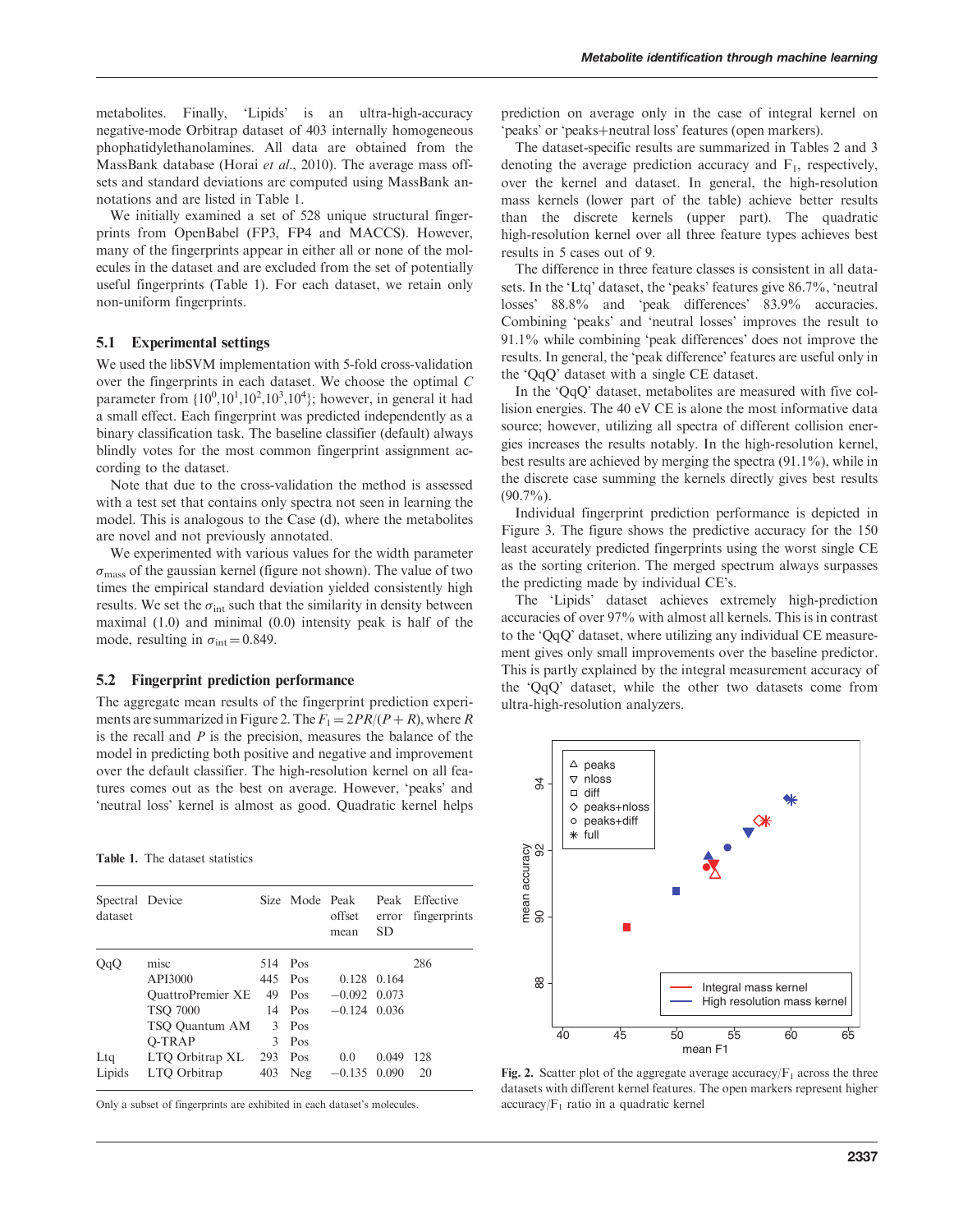| Kernel                  |      | QqQ                    |      |      |      |              |                  |      |      |
|-------------------------|------|------------------------|------|------|------|--------------|------------------|------|------|
|                         |      | Single spectra (CE eV) |      |      |      |              | Multiple spectra |      |      |
|                         | 10   | 20                     | 30   | 40   | 50   | $\sum_e K_e$ | merge            |      |      |
| $K_p$ , linear          | 87.8 | 88.2                   | 88.8 | 89.3 | 89.5 | 89.5         | 89.2             | 85.5 | 98.4 |
| quadr.                  | 87.9 | 88.3                   | 88.8 | 89.4 | 89.6 | 89.9         | 89.8             | 84.4 | 98.1 |
| $K_{nl}$                | 88.4 | 88.8                   | 88.8 | 88.7 | 89.2 | 89.4         | 89.0             | 86.3 | 98.8 |
|                         | 88.4 | 88.9                   | 88.8 | 88.9 | 89.2 | 89.6         | 89.3             | 86.1 | 98.7 |
| $K_{df}$                | 87.8 | 88.0                   | 87.7 | 87.8 | 88.2 | 88.0         | 87.9             | 82.6 | 97.1 |
|                         | 87.8 | 88.0                   | 87.8 | 87.9 | 88.3 | 87.9         | 87.9             | 82.9 | 96.9 |
| $K_{\boldsymbol{p}+nl}$ | 88.5 | 89.5                   | 89.9 | 90.1 | 90.3 | 90.7         | 90.3             | 88.3 | 99.5 |
|                         | 88.4 | 89.4                   | 90.0 | 90.0 | 90.3 | 90.5         | 90.6             | 88.1 | 99.3 |
| $K_{\!p+df}$            | 88.2 | 88.6                   | 89.0 | 89.4 | 89.6 | 89.4         | 89.2             | 85.6 | 98.7 |
|                         | 88.1 | 88.7                   | 89.2 | 89.6 | 89.8 | 89.3         | 89.7             | 84.8 | 98.4 |
| $K_{p+nl+df}$           | 88.5 | 89.5                   | 90.1 | 90.1 | 90.3 | 90.5         | 90.3             | 88.3 | 99.5 |
|                         | 88.6 | 89.8                   | 90.3 | 90.3 | 90.5 | 90.3         | 90.7             | 87.6 | 99.3 |
| $K_p^{\varphi}$         | 88.0 | 88.6                   | 89.1 | 89.1 | 89.4 | 89.3         | 89.4             | 86.7 | 98.6 |
|                         | 88.2 | 89.1                   | 89.5 | 89.7 | 89.9 | 89.3         | 90.0             | 85.5 | 97.3 |
| $K_{nl}^{\varphi}$      | 88.8 | 89.5                   | 89.3 | 89.2 | 89.2 | 89.8         | 89.6             | 88.8 | 99.1 |
|                         | 89.0 | 89.8                   | 89.7 | 89.5 | 89.6 | 90.0         | 90.0             | 88.1 | 98.0 |
| $K_{df}^{\varphi}$      | 88.5 | 88.9                   | 88.6 | 88.4 | 88.4 | 89.2         | 89.3             | 83.7 | 97.8 |
|                         | 88.6 | 89.0                   | 88.9 | 88.6 | 88.6 | 89.2         | 89.5             | 83.9 | 97.1 |
| $K_{p+nl}^{\varphi}$    | 89.0 | 89.9                   | 90.1 | 90.1 | 90.2 | 90.5         | 90.5             | 91.1 | 99.3 |
|                         | 89.2 | 90.1                   | 90.3 | 90.3 | 90.4 | 90.1         | 90.8             | 89.6 | 97.9 |
| $K_{p+df}^{\varphi}$    | 88.8 | 89.4                   | 89.5 | 89.5 | 89.5 | 90.0         | 90.0             | 86.5 | 98.8 |
|                         | 88.9 | 89.5                   | 89.7 | 89.8 | 89.8 | 89.8         | 90.4             | 84.9 | 97.5 |
| $K_p^{\phi}$ + nl + df  | 89.1 | 90.0                   | 90.3 | 90.2 | 90.2 | 90.6         | 90.7             | 90.5 | 99.3 |
|                         | 89.2 | 90.1                   | 90.4 | 90.5 | 90.4 | 90.2         | 91.1             | 88.6 | 98.0 |
| default                 | 87.3 | 87.2                   | 87.2 | 87.2 | 87.7 |              | 87.3             | 78.7 | 88.3 |

<span id="page-6-0"></span>Table 2. The classification accuracies (%). The kernel with best accuracy is highlighted with bold in each dataset column

Abbreviations: *p* is peaks, *nl* is neutral loss and *df* is difference kernel.

#### 5.3 Direct spectral matching

We characterize the reference database retrieval performance in our three datasets ([Table 4\)](#page-8-0). In the reference retrieval, we assume the correct molecule is contained in the reference database (Cases a–c).

On average (the upper portion of the [Table 4](#page-8-0)), the 'QqQ' and 'Lipids' datasets achieve almost 100% retrieval rates. We define the retrieval rate as the proportion of metabolites that are identified correctly within the first 10 candidates. This is due to the existence of multiple measurements of the same metabolite in MassBank: in 'QqQ' almost all metabolites have measurements at five collision energies (Case b), and in 'Lipids' almost all metabolites have a duplicate measurement (case a). By limiting ourselves to spectra measured at the same device but different CE, the retrieval rate becomes 94% in 'QqQ'.

In 'Ltq' utilizing the duplicate measurements does not increase the retrieval rates. However, when spectral matches are restricted to measurements made with different devices, the retrieval drops from 63.2 to 28.2%. This is an expected drop, as the mass spectrometer defines the fragmentation process and thus has a major impact on the spectral signals.

#### 5.4 Metabolite identification through fingerprints

Herein, we examine the performance of our method in de novo identification (Case d), where the test set contains only spectra of molecules not seen in the training set. This is expected to be a challenging task as the machine learning method needs to generalize from the spectral signals. Notably, the direct spectral matching method cannot work in this case.

[Table 5](#page-8-0) and [Figure 4](#page-8-0) indicate the de novo metabolite identification performance utilizing the predicted fingerprints in the three datasets. We first search for candidate metabolites matching the measured neutral mass using a mass range of  $\pm$  0.5 ('Avg. hits  $w/\pm 0.5$  mass' in [Table 5\)](#page-8-0) from either Kegg or PubChem, followed by fingerprint prediction and metabolite identification.

When querying molecular identification from Kegg, the average ranks of the correct metabolites are 5.0 and 3.2 for 'QqQ' and 'Ltq', respectively. The retriaval rates are 85 and 91.8%, respectively. None of the molecules in the 'Lipids' dataset was found from Kegg. Against PubChem several tens of thousands of candidates match the mass range on average. The top 10 rank retrieval rates for PubChem are 29.3, 50.8 and 54.4%, for the three datasets, even though the average ranks are relatively high.

The  $P_{50}$  value is the normalized median rank, i.e. it indicates the maximum rank, normalized by the database size, which 50% of the query molecules attain. For instance, in 'Ltq' dataset against PubChem, the  $P_{50}$  is  $3.2 \times 10^{-4}$ , which indicates that the better half of the predictions are able to exclude 99.96% of the neutral mass matching molecules in PubChem.

[Figure 4](#page-8-0) indicates the cumulative portions of the datasets at a given maximum rank. The  $P_{50}$  values correspond to the x-axis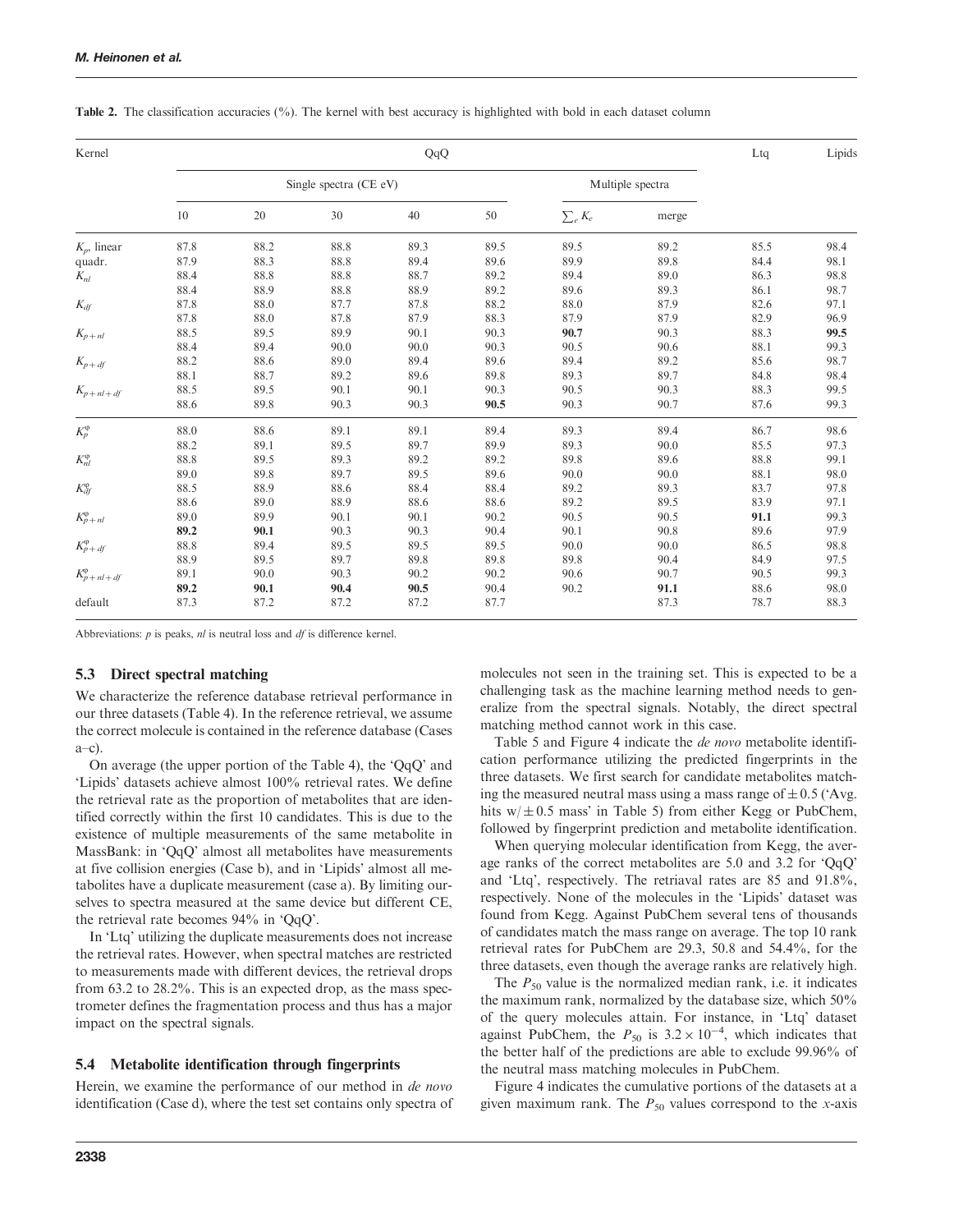| Kernel                 |      | QqQ  |                        |      |      |                  |       |      |      |  |
|------------------------|------|------|------------------------|------|------|------------------|-------|------|------|--|
|                        |      |      | Single spectra (CE eV) |      |      | Multiple spectra |       |      |      |  |
|                        | 10   | 20   | 30                     | 40   | 50   | $\sum_e K_e$     | merge |      |      |  |
| $K_p$ , linear         | 12.4 | 15.0 | 20.2                   | 22.9 | 21.4 | 23.1             | 22.0  | 56.9 | 89.1 |  |
| quadr.                 | 13.2 | 16.4 | 21.1                   | 23.2 | 22.2 | 23.2             | 25.4  | 52.6 | 89.5 |  |
| $K_{nl}$               | 16.4 | 19.5 | 18.5                   | 17.3 | 16.6 | 21.4             | 19.7  | 60.1 | 90.9 |  |
|                        | 17.9 | 20.1 | 19.7                   | 18.1 | 17.2 | 21.8             | 20.8  | 58.6 | 90.4 |  |
| $K_{df}$               | 14.5 | 15.5 | 14.2                   | 12.9 | 12.6 | 15.1             | 15.3  | 47.4 | 82.9 |  |
|                        | 13.2 | 15.7 | 15.4                   | 13.2 | 13.2 | 13.7             | 15.8  | 47.1 | 81.6 |  |
| $K_{p+nl}$             | 15.9 | 20.3 | 23.9                   | 22.0 | 22.7 | 27.0             | 25.0  | 64.6 | 92.7 |  |
|                        | 16.4 | 20.4 | 23.0                   | 21.0 | 22.0 | 21.7             | 25.5  | 63.9 | 92.7 |  |
| $K_{\!p+df}$           | 15.0 | 17.0 | 21.5                   | 21.6 | 20.4 | 22.9             | 22.2  | 54.2 | 90.1 |  |
|                        | 15.0 | 19.0 | 22.2                   | 23.9 | 24.0 | 20.0             | 25.9  | 51.0 | 87.9 |  |
| $K_{p+nl+df}$          | 16.7 | 20.7 | 25.8                   | 22.9 | 23.1 | 27.0             | 26.4  | 64.8 | 92.7 |  |
|                        | 17.3 | 22.2 | 24.8                   | 23.1 | 23.3 | 21.1             | 26.2  | 60.7 | 92.1 |  |
| $K_p^{\varphi}$        | 13.8 | 18.0 | 21.4                   | 19.8 | 19.9 | 21.3             | 22.4  | 58.0 | 87.6 |  |
|                        | 15.6 | 18.8 | 21.0                   | 22.7 | 22.2 | 18.4             | 25.1  | 54.9 | 82.6 |  |
| $K_{nl}^\varphi$       | 18.3 | 21.4 | 22.4                   | 18.8 | 17.1 | 23.9             | 22.8  | 65.9 | 91.9 |  |
|                        | 18.4 | 20.7 | 22.5                   | 19.0 | 18.1 | 21.6             | 24.1  | 61.0 | 86.1 |  |
| $K_{df}^{\varphi}$     | 15.9 | 19.9 | 20.7                   | 15.6 | 14.6 | 20.8             | 22.8  | 49.0 | 85.1 |  |
|                        | 15.8 | 20.0 | 20.7                   | 17.7 | 15.7 | 19.4             | 22.8  | 48.3 | 83.7 |  |
| $K_{p+nl}^{\varphi}$   | 18.9 | 23.9 | 25.8                   | 24.1 | 22.2 | 26.8             | 27.4  | 71.7 | 91.9 |  |
|                        | 19.6 | 21.0 | 22.3                   | 21.7 | 20.9 | 19.9             | 25.6  | 65.1 | 85.3 |  |
| $K_{p+df}^{\varphi}$   | 17.4 | 21.6 | 23.6                   | 21.8 | 20.8 | 24.0             | 25.7  | 56.8 | 89.3 |  |
|                        | 17.2 | 21.8 | 23.3                   | 23.9 | 22.5 | 19.6             | 27.2  | 51.8 | 83.3 |  |
| $K_p^{\phi}$ + nl + df | 19.1 | 23.8 | 26.7                   | 25.0 | 22.8 | 27.0             | 29.1  | 70.6 | 91.8 |  |
|                        | 19.5 | 22.8 | 24.8                   | 24.1 | 22.6 | 20.7             | 28.5  | 62.5 | 85.2 |  |

<span id="page-7-0"></span>**Table 3.** The F<sub>1</sub> (%). The kernel with best F<sub>1</sub> is highlighted with bold in each dataset column

Abbreviations:  $p$  is peaks,  $nl$  is neutral loss and  $df$  is difference kernel.



Fig. 3. The fingerprint specific accuracies of the 'QqQ' dataset with the high resolution quadratic full kernel. The bars indicate the accuracy of the fingerprints when using least informative and most informative collision energy spectra, and the merged spectra. Only the 150 least accurate fingerprints are shown. The default classifier is indicated by the bottom of the bars

values at y-axis value of 0.5. Due to the large size of PubChem, the ranks are in general several orders of magnitude larger. However, most of the molecules are still within the absolute rank of 1000.

We experimented with thresholding the set of fingerprints used based on the bias and accuracy of the fingerprints. By leaving out some portion of the least accurately predicted and most biased fingerprints the actual molecule ranks decreased (data not shown).

In the next experiment, we test the performance of the FingerID method against the approach of retrieving the closest matching spectrum from MassBank, under the assumption that the spectrum of the metabolite is MassBank but measured with a different collision energy, representing Case (b).

We trained our fingerprint prediction model in a stratified cross-validation setting where spectra of specific collision energy (10–50 eV) were chosen to the test fold and the other collision energies were used in training the model [\(Table 6](#page-8-0)). As the baseline, direct spectral matching from Massbank finds a match with correct metabolite in 94% of the cases. The performance of the FingerID method depends on both the molecular database used for retrieval (Kegg or PubChem) and the CE used for training and testing. The performance of FingerID coupled with Kegg is better than direct spectral matching when retrieving the 'middle' collision energy spectra (20–40 eV) but is weaker in predicting the two extremes, especially 10 eV spectra. When identifying against PubChem, the retriaval rate differences become larger from a minimum of 13.1% at 10 eV to a maximum of 70% at 30 eV.

#### 5.5 Comparison to MetFrag

MetFrag is a state-of-the-art metabolite identification method, which assigns a score to candidate metabolite based on the similarity of a simulated spectrum to the observed one (Wolf [et al.](#page-9-0), [2010](#page-9-0)). The simulated spectrum is produced by combinatorially removing bonds from the parent ion and recording the resulting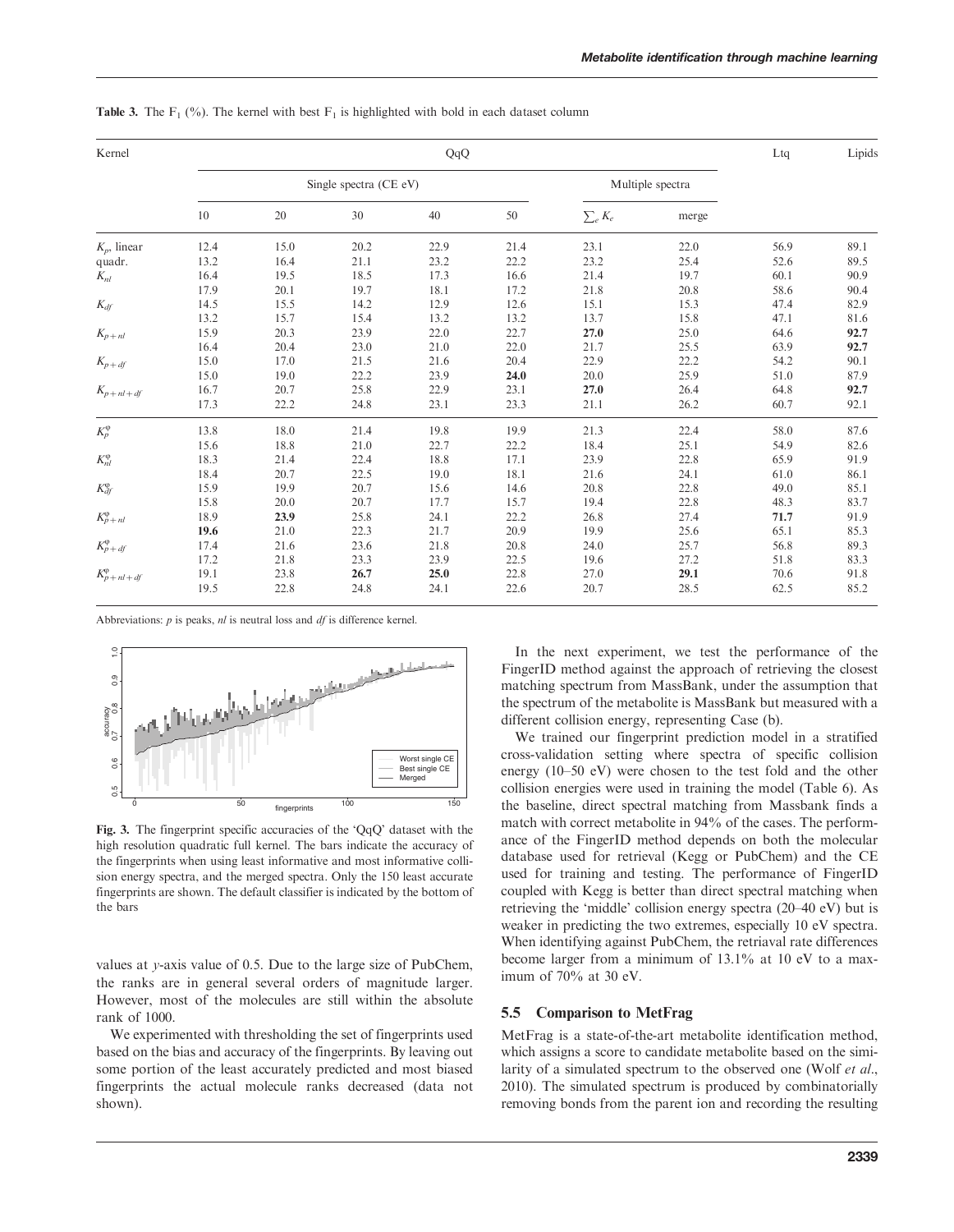| un ce autuscu          |                                            |                                 |                                |                                   |  |  |  |  |  |
|------------------------|--------------------------------------------|---------------------------------|--------------------------------|-----------------------------------|--|--|--|--|--|
| MassBank query $(\% )$ |                                            |                                 |                                |                                   |  |  |  |  |  |
| Case                   |                                            | QqQ                             | Ltq                            | Lipids                            |  |  |  |  |  |
| $(a)$ – $(c)$          | Match found<br>Avg. rank<br>rank $\leq 10$ | $100\%$<br>$2.0 \pm 0.1$<br>100 | 92.8%<br>$220 \pm 623$<br>63.2 | $97.0\%$<br>$1.9 \pm 0.9$<br>99.5 |  |  |  |  |  |

<span id="page-8-0"></span>Table 4. Statistics of the three metabolite identification cases with the three datasets

| (a) | rank $< 10$    | 61.7     | 63.9                     | 99.5     |
|-----|----------------|----------|--------------------------|----------|
| (b) | rank $\leq 10$ | 94.0     | $\overline{\phantom{0}}$ | -        |
| (c) | rank $\leq 10$ | 94.0     | 28.2                     | -        |
| (d) | rank $< 10$    | $\theta$ |                          | $\Omega$ |
|     |                |          |                          |          |

The upper part of the table shows performance of reference queries in general, while the lower part indicates the performance when utilizing spectra only from the four different cases (Section 2). By definition, the (d) case gives no identifications.

Table 5. Statistics of the de novo metabolite identification (Case d) with FingerID, retrieving candidate metabolites from Kegg and PubChem, respectively

|                    |                               | Spectral dataset                 |                                  |                               |  |  |
|--------------------|-------------------------------|----------------------------------|----------------------------------|-------------------------------|--|--|
| Molecular database |                               | QqQ                              | Ltg                              | Lipids                        |  |  |
| Kegg               | Avg. hits<br>$w/\pm 0.5$ mass | 24.9                             | 26.6                             |                               |  |  |
|                    | Avg. rank                     | $5.0 \pm 7.3$                    | $3.2 + 4.8$                      | N/A                           |  |  |
|                    | rank $< 10$<br>$P_{50}$       | $85.0\%$<br>$8.0 \times 10^{-2}$ | 91.8%<br>$3.8 \times 10^{-2}$    |                               |  |  |
| PubChem            | Avg. hits<br>$w/\pm 0.5$ mass | 28 648                           | 27 862                           | 12 928                        |  |  |
|                    | Avg. rank                     | $5196 \pm 13,168$                | $1981 \pm 8,652$                 | $11 \pm 9$                    |  |  |
|                    | rank $\leq 10$<br>$P_{50}$    | $29.3\%$<br>$5.8 \times 10^{-3}$ | $50.8\%$<br>$3.2 \times 10^{-4}$ | 54.4%<br>$7.7 \times 10^{-4}$ |  |  |

fragments as possible explanations for the observed peaks. This parallels the idea that a good candidate should be able to produce all peaks by mostly bond cleavages.

We randomly selected a subset of 20 spectra from both QqQ and Lipids datasets, respectively. The QqQ represents nominal mass spectra with an absolute mass error set to 0.5, while Lipids is a high-resolution dataset with absolute mass error of 0.05. The appropriate mass errors were used in MetFrag. We queried both datasets against both Kegg and PubChem in MetFrag. Analysing the total of 40 spectra took approximately 1 day of manual work, as MetFrag does not support batch processing.

We measure the rank of the correct metabolite with both MetFrag and our method. The results are highlighted in Table 7. FingerID obtains favourable results to MetFrag in most cases, with significantly more retrieval results with top 10 rank, and higher overall recall rate. MetFrag found the correct metabolite for approximately half of the spectra from Kegg and for only a couple of spectra from PubChem. This is due to the default limit of 100 candidate structures, which allows for an analysis of spectral datasets in appropriate time frames.



Fig. 4. The cumulative (log) rank distribution of the three datasets against Kegg and PubChem. The vertical axis indicates the ratio of molecules with a maximum rank indicated in the horizontal axis

Table 6. Comparison of metabolite identification against MassBank querying when the measured metabolite is present in a reference database, measured with different collision energy (Case b)

|                                                                    |  | MassBank<br>query |                                                                                 |                                     |  |
|--------------------------------------------------------------------|--|-------------------|---------------------------------------------------------------------------------|-------------------------------------|--|
|                                                                    |  |                   | $10 \text{ eV}$ $20 \text{ eV}$ $30 \text{ eV}$ $40 \text{ eV}$ $50 \text{ eV}$ |                                     |  |
| $rank \leq 10$ Kegg<br>PubChem 13.1% 48.2% 70.0% 67.9% 38.8% 94.0% |  |                   |                                                                                 | 76.0% 93.6% 97.6% 95.6% 91.8% 94.0% |  |

Table 7. Comparison of metabolite identification against MetFrag on a subset of 20 spectra from both 'QqQ' and 'Ltq', respectively

| Molecular Spectral<br>database | dataset |    | FingerID |                                                     |                | MetFrag |       |  |
|--------------------------------|---------|----|----------|-----------------------------------------------------|----------------|---------|-------|--|
|                                |         |    | rank     | match Avg. rank $\leq 10$ match Avg. rank $\leq 10$ |                | rank    |       |  |
| Kegg                           | QqQ     | 17 | 3.2      | 16/17                                               | 16             | 5.1     | 9/11  |  |
|                                | Ltg     | 20 | 3.8      | 18/20                                               | 12             | 5.6     | 11/12 |  |
| PubChem                        | QqQ     | 11 | 905      | 8/16                                                | $\overline{2}$ | 68      | 0/2   |  |
|                                | Ltg     | 20 | 58       | 9/20                                                |                | 20      | 0/1   |  |

#### 6 DISCUSSION

We presented a novel approach for *de novo* metabolite identification through intermediate fingerprint prediction based on tandem mass spectra. Our results indicate that it is possible to learn the statistical dependencies between tandem mass spectral signals and molecular properties, which can be used to score and rank metabolites, with good identification performance. Moreover, a sufficiently large set of fingerprint predictions can give useful clues to the actual metabolite identity to the human expert, even if exact automatic identification remains elusive.

The machine learning approach widens the utility of mass spectral databases such as MassBank. Due to the nature of the